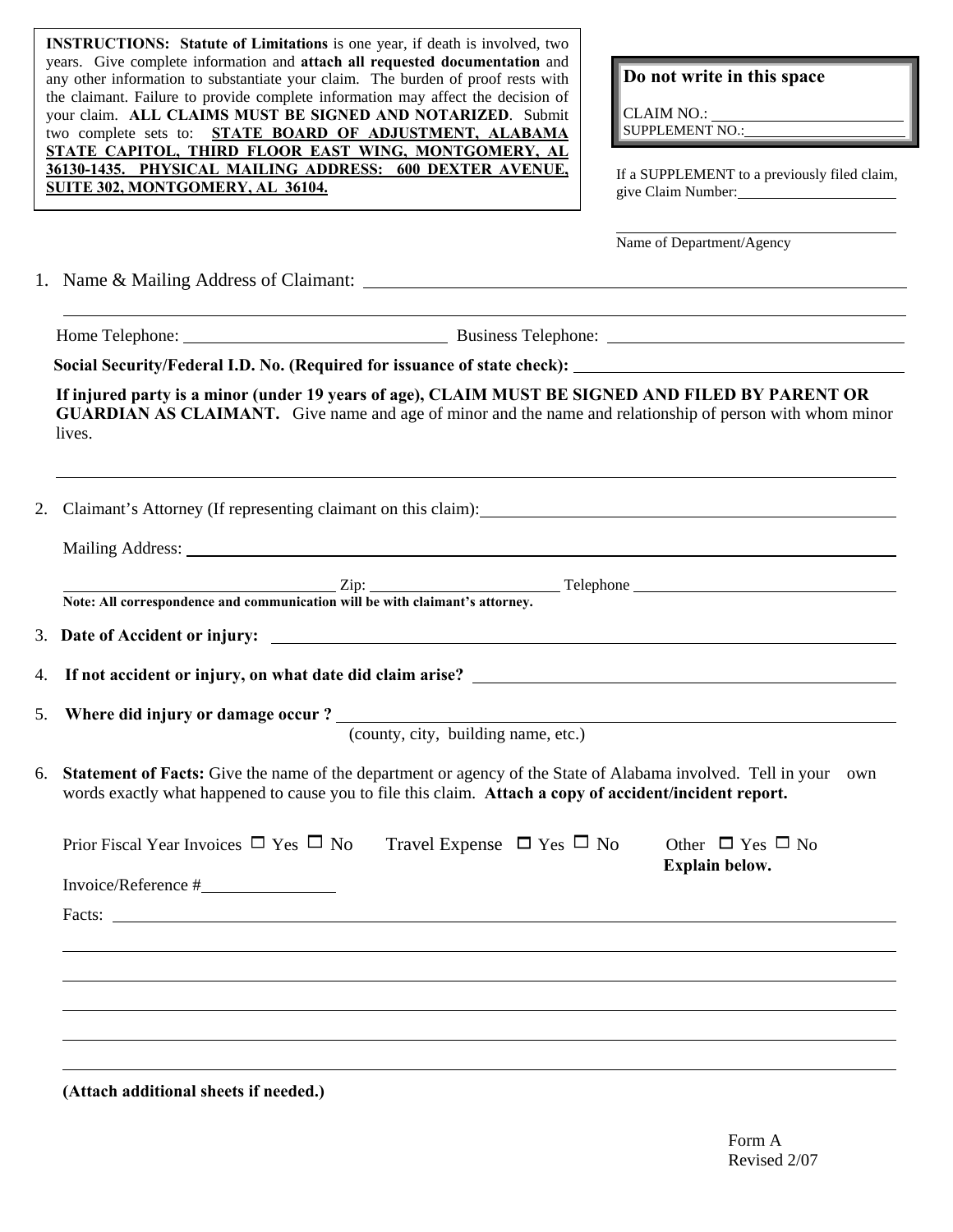7. **IS CLAIM MADE FOR:** (Complete only those parts which apply to this claim.)

## **(A) UNINSURED MEDICAL EXPENSES?**  $\Box$  Yes  $\Box$  No

| MISCELLANEOUS/OTHER EXPENSES? $\Box$ Yes $\Box$ No<br>Amount: \$ |                                                  |                                                                                                                                                                                                                                                                                                                                                                                                                                                                                                                                                                                                                                                                                                                                                                                                                                                                                                                                                                                                                                                                                                                                                   |  |  |
|------------------------------------------------------------------|--------------------------------------------------|---------------------------------------------------------------------------------------------------------------------------------------------------------------------------------------------------------------------------------------------------------------------------------------------------------------------------------------------------------------------------------------------------------------------------------------------------------------------------------------------------------------------------------------------------------------------------------------------------------------------------------------------------------------------------------------------------------------------------------------------------------------------------------------------------------------------------------------------------------------------------------------------------------------------------------------------------------------------------------------------------------------------------------------------------------------------------------------------------------------------------------------------------|--|--|
|                                                                  |                                                  |                                                                                                                                                                                                                                                                                                                                                                                                                                                                                                                                                                                                                                                                                                                                                                                                                                                                                                                                                                                                                                                                                                                                                   |  |  |
|                                                                  |                                                  |                                                                                                                                                                                                                                                                                                                                                                                                                                                                                                                                                                                                                                                                                                                                                                                                                                                                                                                                                                                                                                                                                                                                                   |  |  |
|                                                                  |                                                  |                                                                                                                                                                                                                                                                                                                                                                                                                                                                                                                                                                                                                                                                                                                                                                                                                                                                                                                                                                                                                                                                                                                                                   |  |  |
|                                                                  |                                                  |                                                                                                                                                                                                                                                                                                                                                                                                                                                                                                                                                                                                                                                                                                                                                                                                                                                                                                                                                                                                                                                                                                                                                   |  |  |
|                                                                  |                                                  |                                                                                                                                                                                                                                                                                                                                                                                                                                                                                                                                                                                                                                                                                                                                                                                                                                                                                                                                                                                                                                                                                                                                                   |  |  |
|                                                                  |                                                  |                                                                                                                                                                                                                                                                                                                                                                                                                                                                                                                                                                                                                                                                                                                                                                                                                                                                                                                                                                                                                                                                                                                                                   |  |  |
|                                                                  |                                                  |                                                                                                                                                                                                                                                                                                                                                                                                                                                                                                                                                                                                                                                                                                                                                                                                                                                                                                                                                                                                                                                                                                                                                   |  |  |
|                                                                  |                                                  |                                                                                                                                                                                                                                                                                                                                                                                                                                                                                                                                                                                                                                                                                                                                                                                                                                                                                                                                                                                                                                                                                                                                                   |  |  |
| Amount: \$                                                       |                                                  |                                                                                                                                                                                                                                                                                                                                                                                                                                                                                                                                                                                                                                                                                                                                                                                                                                                                                                                                                                                                                                                                                                                                                   |  |  |
|                                                                  |                                                  |                                                                                                                                                                                                                                                                                                                                                                                                                                                                                                                                                                                                                                                                                                                                                                                                                                                                                                                                                                                                                                                                                                                                                   |  |  |
|                                                                  |                                                  |                                                                                                                                                                                                                                                                                                                                                                                                                                                                                                                                                                                                                                                                                                                                                                                                                                                                                                                                                                                                                                                                                                                                                   |  |  |
|                                                                  |                                                  |                                                                                                                                                                                                                                                                                                                                                                                                                                                                                                                                                                                                                                                                                                                                                                                                                                                                                                                                                                                                                                                                                                                                                   |  |  |
|                                                                  |                                                  |                                                                                                                                                                                                                                                                                                                                                                                                                                                                                                                                                                                                                                                                                                                                                                                                                                                                                                                                                                                                                                                                                                                                                   |  |  |
|                                                                  |                                                  |                                                                                                                                                                                                                                                                                                                                                                                                                                                                                                                                                                                                                                                                                                                                                                                                                                                                                                                                                                                                                                                                                                                                                   |  |  |
|                                                                  |                                                  |                                                                                                                                                                                                                                                                                                                                                                                                                                                                                                                                                                                                                                                                                                                                                                                                                                                                                                                                                                                                                                                                                                                                                   |  |  |
|                                                                  |                                                  |                                                                                                                                                                                                                                                                                                                                                                                                                                                                                                                                                                                                                                                                                                                                                                                                                                                                                                                                                                                                                                                                                                                                                   |  |  |
|                                                                  |                                                  |                                                                                                                                                                                                                                                                                                                                                                                                                                                                                                                                                                                                                                                                                                                                                                                                                                                                                                                                                                                                                                                                                                                                                   |  |  |
|                                                                  |                                                  |                                                                                                                                                                                                                                                                                                                                                                                                                                                                                                                                                                                                                                                                                                                                                                                                                                                                                                                                                                                                                                                                                                                                                   |  |  |
|                                                                  |                                                  |                                                                                                                                                                                                                                                                                                                                                                                                                                                                                                                                                                                                                                                                                                                                                                                                                                                                                                                                                                                                                                                                                                                                                   |  |  |
|                                                                  |                                                  |                                                                                                                                                                                                                                                                                                                                                                                                                                                                                                                                                                                                                                                                                                                                                                                                                                                                                                                                                                                                                                                                                                                                                   |  |  |
| (C)                                                              | <b>(B)</b><br>Attach verification from employer. | All medical expenses must be submitted to your insurance company: Attach documentation to support the amount<br>claimed, such as itemized bills and insurance company statement (s) showing the expenses have been filed and<br>the amount paid or payable by insurance.<br><b>PERMANENT DISABILITY?</b> $\Box$ Yes $\Box$ No<br>Amount: \$<br>Rate of pay at time of accident/injury: \$<br><b>LOST WAGES AND/OR COMPENSATION FOR LEAVE USED?</b> $\Box$ Yes $\Box$ No<br>Amount: \$ hrs./days/weeks/etc.<br>Rate of pay at time of accident/Injury: \$<br>Attach doctor's excuse for dates missed from work. Attach verification of dates and rate of pay from employer.<br><b>DAMAGES TO PERSONAL PROPERTY?</b> $\Box$ Yes $\Box$ No<br>Attach bills, receipts, etc. to substantiate amount claimed. If automobile, attach two estimates of repair costs.<br>Describe property:<br>(year/make/model of vehicle, watch, eyeglasses, clothing, etc.)<br>Do you have insurance which would cover all or part of the damage? $\Box$ Yes $\Box$ No<br>Have you filed for coverage to which you are entitled under your policy? $\Box$ Yes $\Box$ No |  |  |

**This amount must be stated.**